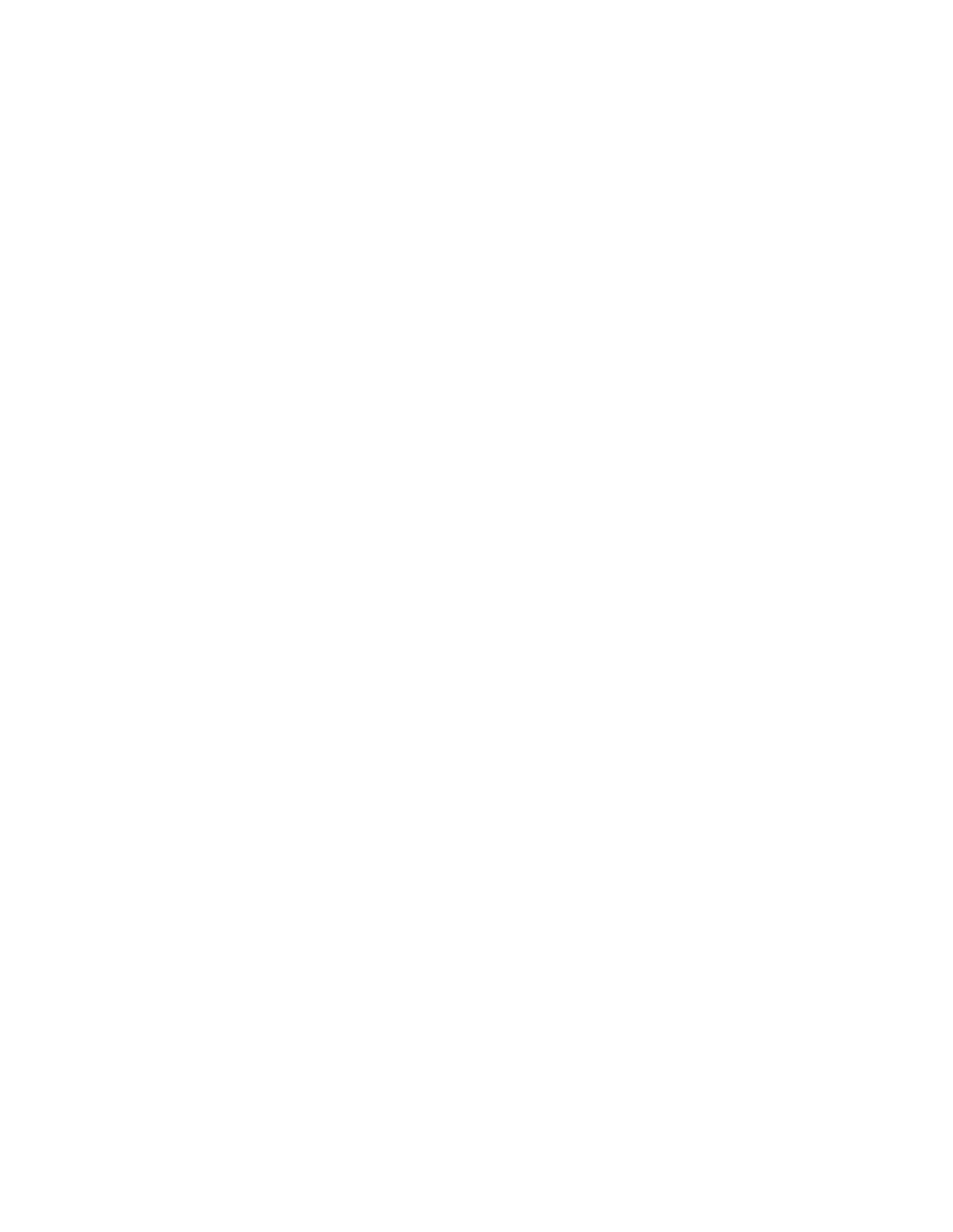# Post-Polio Breathing and Sleep Problems Revisited

Judith R. Fischer, MSLS, Editor, *Ventilator-Assisted Living,* and Joan L. Headley, MS, Editor, *Post-Polio Health* 

*"Post-Polio Breathing and Sleep Problems"* was published in the fall of 1995 (*Polio Network News,* Vol. 11, No. 4). As a result of the continual flow of phone calls and emails from polio survivors and family members about this life and death topic, Judith Fischer, editor of *Ventilator-Assisted Living* (our other quarterly newsletter), and I decided to revisit and revise the original article. Our goal is to educate and to clarify misinformation about breathing problems of polio survivors. —Joan L. Headley, Editor, *Post-Polio Health* ([ventinfo@post-polio.org\)](mailto:ventinfo@post-polio.org)

New breathing and sleep problems in aging polio survivors can be insidious and often go unrecognized by either polio survivors, their family members or their health care providers. Polio survivors may have weakened breathing muscles as a result of the initial damage by the poliovirus; the lungs themselves were not affected. Those who were in an iron lung during the acute phase should be aware of the potential for developing problems later in life and educate themselves in order to recognize important signs and symptoms which may indicate underventilation which may lead to respiratory failure. Even those who did not need ventilatory assistance during the acute phase may also be at risk for underventilation and should be aware of problems with breathing and sleep.

Underventilation (hypoventilation is the medical term) means that not enough air reaches the lungs to fully inflate them. The result may be too little oxygen and too much carbon dioxide (CO2) in the blood. Underventilation can be caused by one or more of the following: weakness of the inspiratory muscles (mainly the diaphragm and rib muscles) for breathing in, weakness of the expiratory muscles (the abdomen) for breathing out and producing an effective cough

to clear secretions, scoliosis (curvature of the spine), and sleep apnea.

Other factors contributing to a polio survivor's breathing problems are a history of smoking, obesity, undernutrition, and other lung diseases such as asthma, bronchitis and emphysema.

Vital capacity (VC) is the volume of air that can be expelled after taking a big breath and is a measure of how well the lungs inflate. VC normally decreases with age, but this decrease in VC is more serious in an aging polio survivor with weakened breathing muscles. Many polio survivors had impairment of their inspiratory muscles, and the normal changes due to aging may cause them to lose VC at a greater rate. Polio survivors may not experience symptoms of underventilation until their VC falls to 50% or less of predicted (normal).

#### Signs and symptoms of underventilation during sleep include:

- $\bullet$  inability to breathe when lying flat — the need to sleep sitting up (orthopnea)
- $\blacklozenge$  inability to fall asleep and/or to stay asleep (insomnia)
- $\bullet$  anxiety about going to sleep
- $\bullet$  restless fragmented sleep with frequent awakenings

*continued on page 6*

*Thanks to Lisa Krivickas, MD, Spaulding Rehabilitation Hospital, Boston, Massachusetts; E.A. Oppenheimer, MD (retired), Los Angeles, California; and Mark H. Sanders, MD, University of Pittsburgh Medical Center, Montefiore University Hospital, Pittsburgh, Pennsylvania, for their reviews of this article.*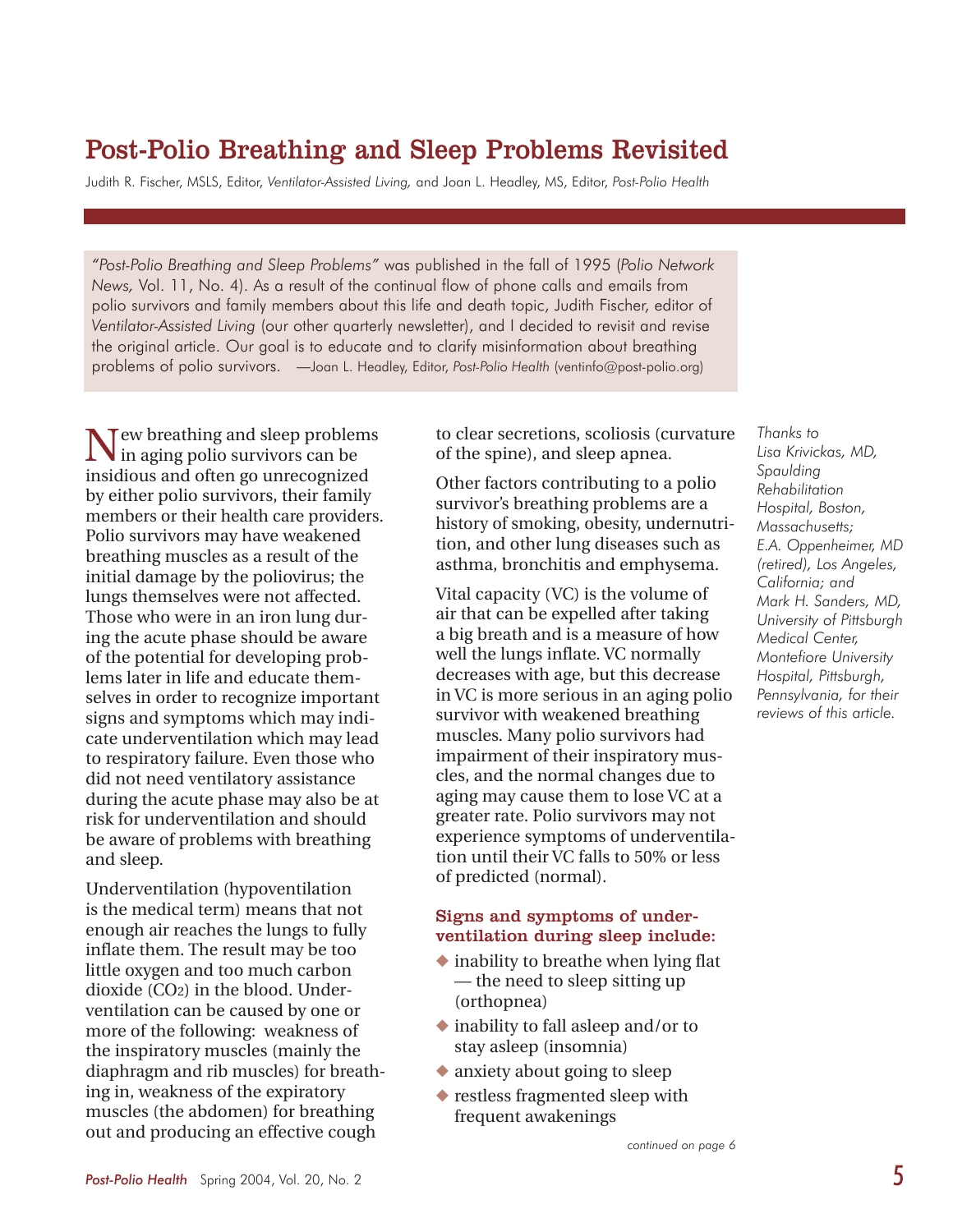- $\bullet$  shallow breathing or pauses in breathing
- $\bullet$  awakening from sleep with choking sensation
- $\bullet$  nightmares, night sweats, bedwetting or need to urinate frequently
- $\bullet$  excessive daytime sleepiness
- $\bullet$  morning headaches
- $\blacklozenge$  worsening mental status and impaired memory, concentration and cognition

#### Other symptoms may include:

- $\blacklozenge$  shortness of breath on exertion
- $\blacklozenge$  fatigue or exhaustion from normal activities
- $\bullet$  claustrophobia and/or feeling that the air in the room is somehow bad
- $\bullet$  general anxiety
- $\blacklozenge$  difficulty in speaking for more than a short time
- $\blacklozenge$  low voice/volume speech with fewer words per breath
- $\blacklozenge$  use of accessory muscles, such as neck muscles, to breathe
- $\bullet$  weak cough with increased respiratory infections and pneumonias.

Polio survivors experiencing one or more of the above signs and symptoms should seek a respiratory evaluation (simple and noninvasive pulmonary function tests) by a pulmonologist, preferably one experienced in neuromuscular disorders. Physicians are listed in the *Resource Directory for [Ventilator-Assisted Living](http://www.post-polio.org/ivun/d.html)* ([www.po](http://www.post-polio.org/ivun/d.html)stpolio[.org/ivun/d.html\).](http://www.post-polio.org/ivun/d.html)

Pulmonary function tests should include the following measurements. The values that indicate a warning sign for respiratory problems are in parentheses.

- $\blacktriangleright$  VC upright (<50%)
- $\blacktriangleright$  VC supine (a drop of >25%) from upright to lying down)
- $\blacklozenge$  MIP maximum inspiratory pressure (<60 cm H2O)
- $\blacklozenge$  MEP maximum expiratory pressure  $( $60 \text{ cm } H_2O$ )$
- $\bullet$  peak expiratory cough flow (<300 L/min)
- $\bullet$  end-tidal CO<sub>2</sub> (>45 mm Hg)
- $\bullet$  overnight oximetry may be prescribed to detect episodes of oxygen desaturation (<88% during sleep).

Management of breathing and sleep problems can be achieved largely through the use of nocturnal noninvasive ventilation, commonly in the form of small, lightweight bilevel positive pressure units. The units have a long tube/circuit that attaches to a mask (nasal, facial or oral), nasal pillows or mouthpiece worn during sleep. Polio survivors may find themselves gradually extending periods of ventilator use, perhaps during a daytime nap. Some polio survivors may need to use a volume ventilator to guarantee delivery of a larger volume of air than a bilevel unit can provide. Noninvasive ventilation may eventually fail, and invasive tracheostomy positive pressure may be necessary.

Treating underventilation with oxygen therapy instead of assisted ventilation can lead to respiratory failure and death because supplemental oxygen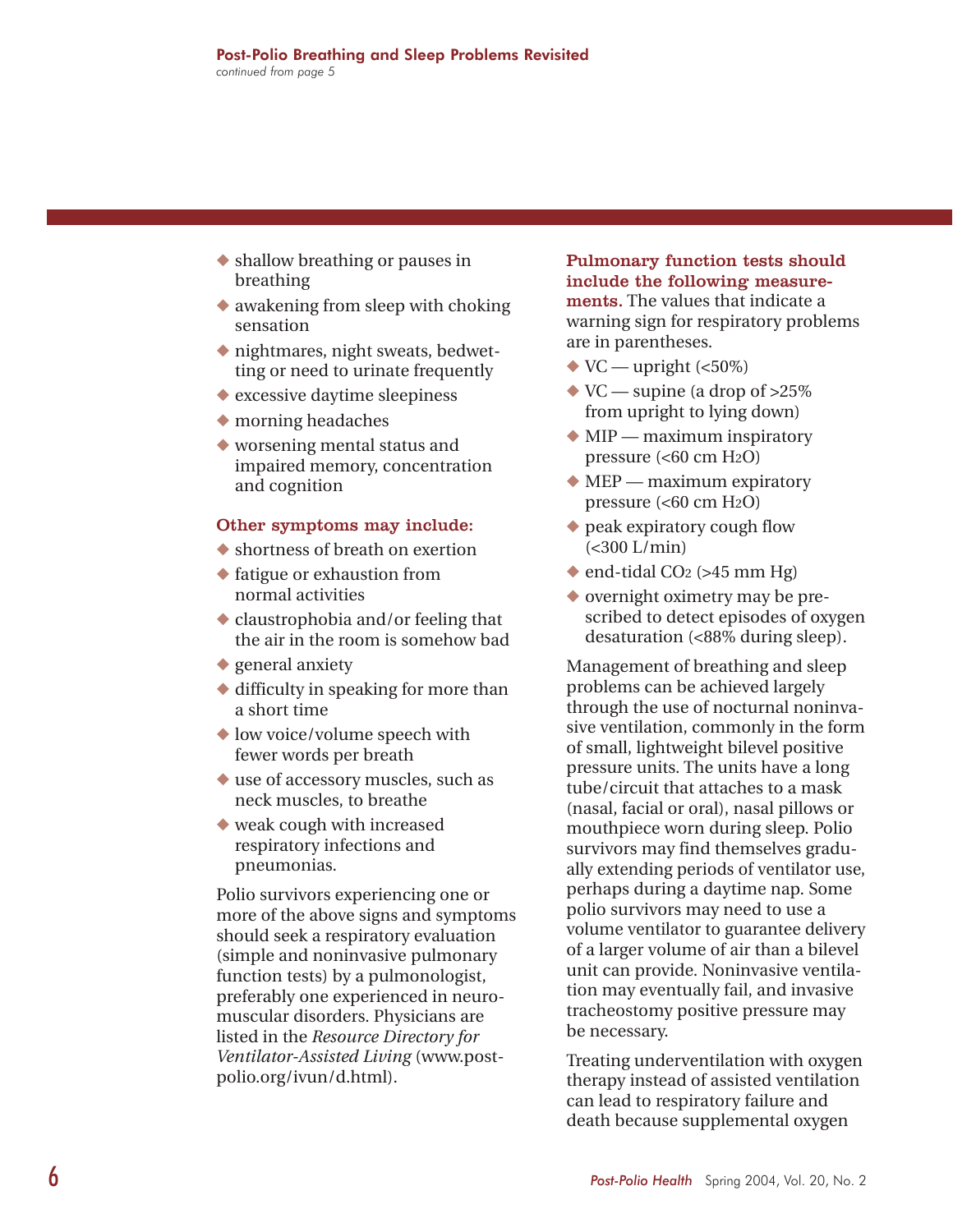Question: *Why would my physician add oxygen to bilevel positive pressure ventilation, such as BiPAP®, if there is no underlying lung problem?*

Answer: It would be extremely worthwhile to request that PHI members who use a ventilator due to post-polio breathing problems ask that their physicians explain their oxygen advice so we can all benefit, or at the very least develop a list of justifications that can be reviewed. The question is simple and can be stated, "The use of oxygen for people with neuromuscular disease without any lung disease or pneumonia is a subject of considerable interest, and some controversy. Please explain why oxygen is advised as part of my post-polio treatment plan." Send your physician's comments to PHI ([editor@post-polio.org\).](mailto:editor@post-polio.org)

A physician might advise adding oxygen to BiPAP*®* when there is no underlying lung problem, if the person is traveling by air, where the air has a lesser concentration of oxygen. Another possibility is that the bilevel device is not satisfactorily set up and not adjusted from time to time. If that is the case, the oximetry or ABG oxygen saturation might be below 95% and the physician might prescribe oxygen. The advised response to this, of course, would be to increase the IPAP (inspiratory positive airway pressure) to improve ventilation, and then to re-check the oxygen level until it stayed at 95% or better while using ventilation.

Reliable small portable oximeters, such as the Nonin Onyx*®* 9500, can now be purchased on the Internet without a doctor's prescription. Having one at home to monitor assisted ventilation would allow minor adjustments of the IPAP as needed — if the treating physician agrees. Prices vary considerably on the Internet so search carefully. Most often an oximeter is not covered by health insurance.

Edward Anthony Oppenheimer, MD, FCCP, Member of PHI's Medical Advisory Committee Pulmonary Medicine (Retired, consultation only), Los Angeles, California [\(eaopp@ucla.edu\)](mailto:eaopp@ucla.edu)

Question: *I am a polio survivor who uses a ventilator during the night. My physician wants me to undergo a colonoscopy, but I am worried about anesthesia for this procedure. Should I proceed?*

Answer: A colonoscopy is an important test that can be performed safely on polio survivors who use assisted ventilation. In your case, I suggest a pulmonary evaluation before the procedure to document your respiratory reserve and a candid discussion with whomever is performing the colonoscopy. Sedation is needed because this procedure is uncomfortable. Usually a gastroenterologist does the colonoscopy with a nurse giving the sedation and supposedly monitoring the patient.

The colonoscopy should be done in a hospital (not an outpatient surgery center) with an anesthesiologist in attendance and administering the sedation. The procedure can be in the hospital's GI lab or in an operating room. The GI lab has adequate monitors; someone (the anesthesiologist) needs to watch you closely and to be careful with sedation. Afterward, you can be observed for respiratory problems in the regular recovery room and, if necessary, go to a "monitored" bed for an overnight stay — one night should be enough. You can bring and use your own home ventilator, just be sure this is discussed with the hospital staff ahead of time. I have received this question several times and after dispensing the above advice, I have not heard of any problems.

Selma Harrison Calmes, MD, Member of PHI's Medical Advisory Committee Chair, Department of Anesthesiology, Olive View/UCLA Medical Center [\(shcmd@ucla.edu\)](mailto:shcmd@ucla.edu)

can blunt the function of the brain's respiratory control center. However, polio survivors who use assisted ventilation and have additional medical problems such as COPD, pneumonia or heart problems, or who are undertaking long airplane flights, may benefit from oxygen therapy under careful supervision.

Polio survivors may also have sleep apnea contributing to underventilation. Sleep apnea, an interruption of breathing during sleep, can be obstructive,

central or mixed. Obstructive sleep apnea (OSA) is the most common form and is prevalent in the general population. The standard test for OSA is a sleep study; the standard treatment is the use of a continuous positive airway pressure (CPAP) unit with a nasal mask or nasal pillows during sleep. However, polio survivors with both weakened breathing muscles *and* sleep apnea should use bilevel positive pressure or volume ventilation, not CPAP.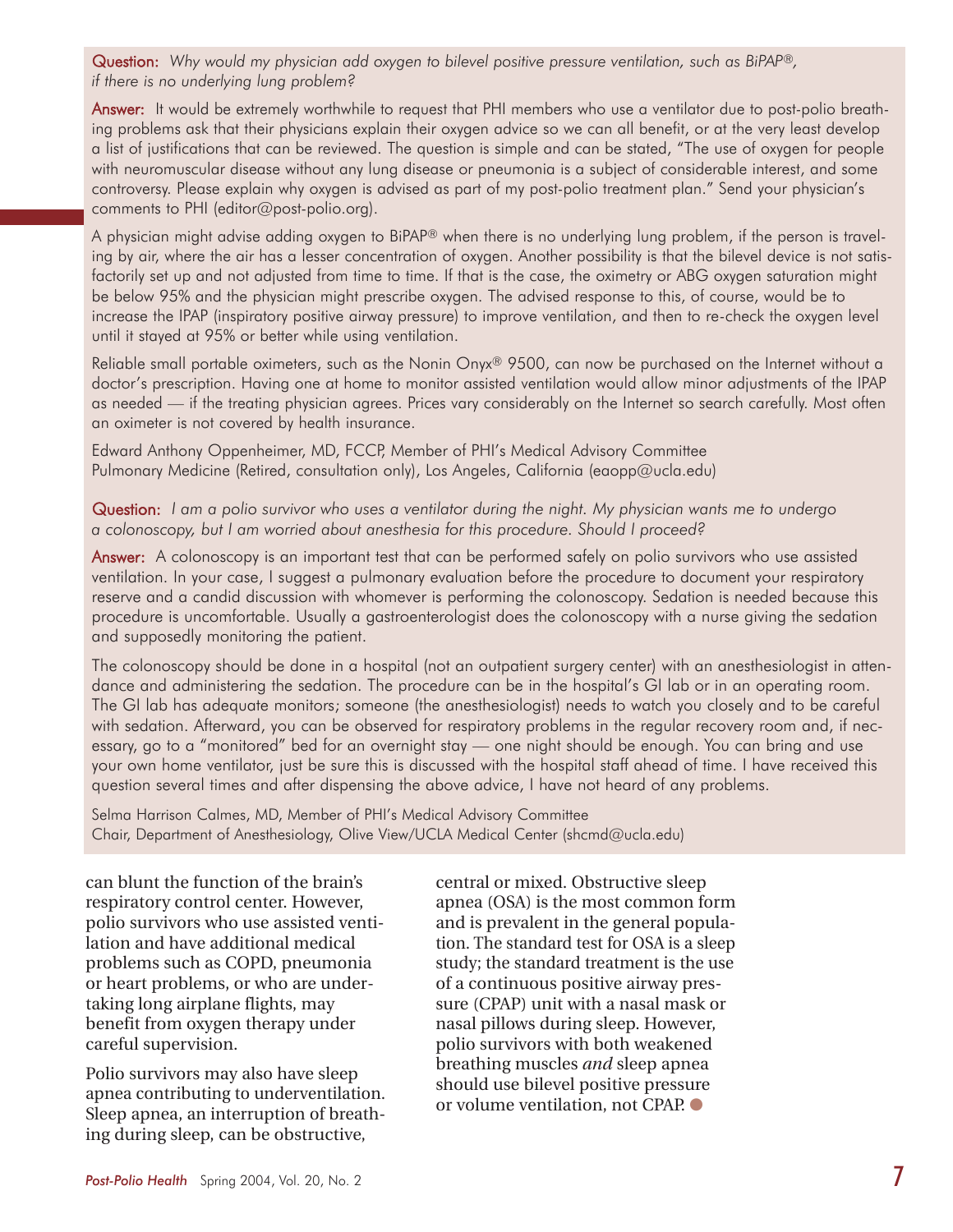# **Ventilator-Assisted Living© Spring 2004, Vol. 18, No. 1**

*This article is adapted from a presentation at the Ninth International Noninvasive Ventilation Conference: "From the ICU to Home," Orlando, Florida, October 23-25, 2003.*

# **Aging and Respiratory Function**

**Anita Simonds, MD, FRCP, Royal Brompton Hospital, London, England** 

Many factors need consideration in the transition to old age. These include the physiological effects of aging, the progression or late effects of the neuromuscular disease/condition, the effects of medication, the increased likelihood of surgery, and the quality of ventilatory support in care/nursing homes.



Social and psychological factors are also a major part of

this transition. These include retirement, economic changes, loss of family ties, and the desire to retain one's autonomy and involvement in decisionmaking.

The effects of aging on respiratory function include:

- fall in lung volumes,
- decrease in area for oxygen exchange,
- **Fig.** reduced elasticity of chest wall,
- decrease in respiratory muscle strength,
- **Fig. 2** reduction in exercise level and deconditioning,
- osteoporosis, back pain, progression of scoliosis/kyphosis,
- cardiac problems that may add to breathlessness.

The increased likelihood of invasive procedures and surgery in later years necessitates careful risk/benefit assessment. Some ventilator users are told they are "not fit for surgery," but the risks of not carrying out the surgery must be weighed.

Many procedures and scans can be carried out safely under sedation, and individuals can use their own home ventilators, but liaison with the anesthetic team is vital. For pre-operative assessment, the surgical/anesthetic team must know the complete medical history, ventilatory equipment needs and care plan.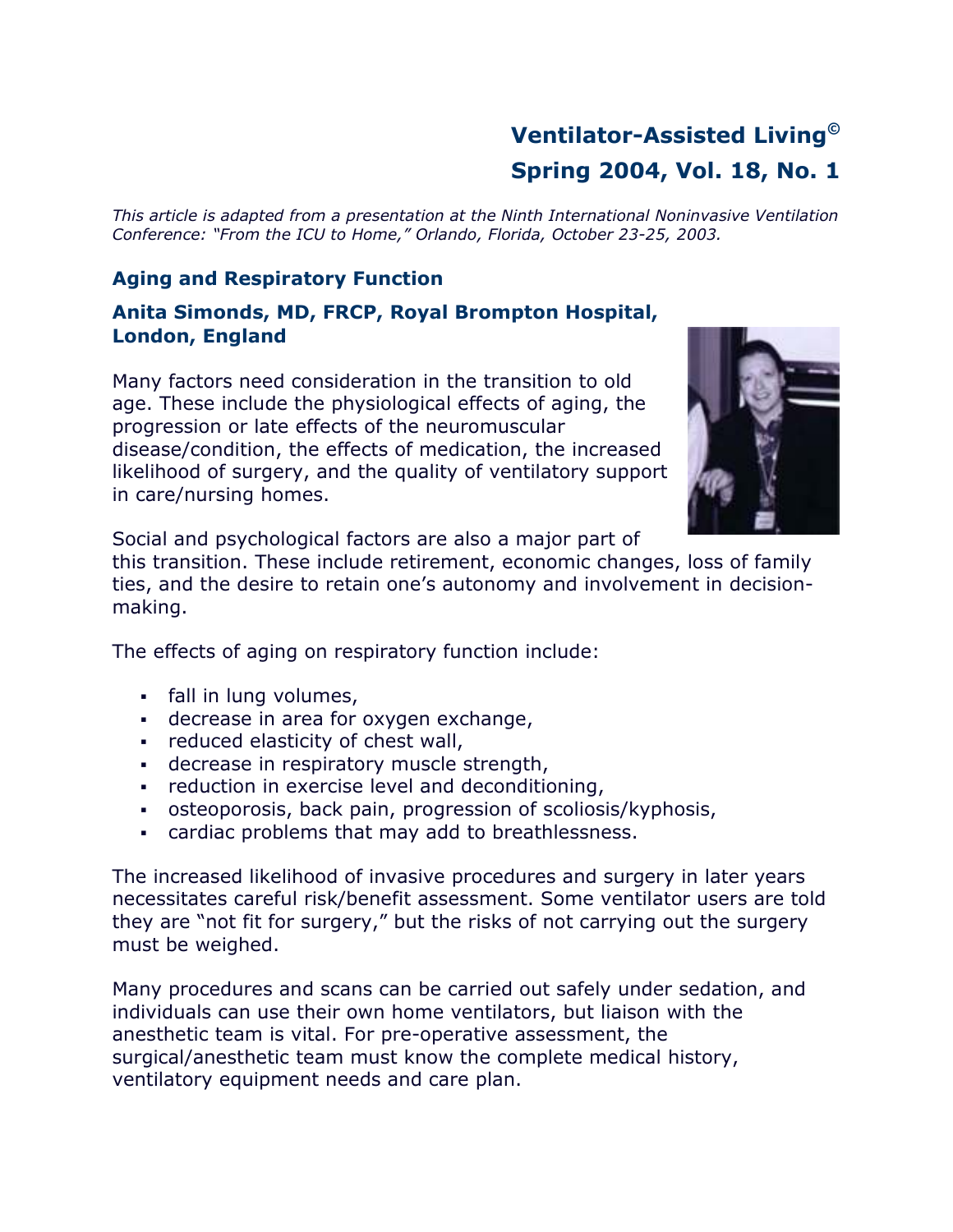Some ventilator users may also need management and treatment for cancer/malignant disease. They need to ask questions: "What is the ideal treatment for my cancer — surgery, chemotherapy, radiation and/or hormone therapy? Is there any reason why I should not have treatment? If problems are anticipated, can we work around them?"

For ventilator users and people with chronic pulmonary diseases, pulmonary rehabilitation programs can improve exercise tolerance and increase quality of life.

Attributing new or progressive symptoms to "just getting older" without consideration of other possibilities is unwise. If you are a polio survivor, do not automatically ascribe new symptoms to the late effects of polio without eliminating other causes.

Aging brings changing goals and complex issues. There is often a lack of correlation between the views of the individual and those of the family and caregivers. Make sure your family, caregivers and health care team know your wishes — prepare advance directives and living wills.

### **Observations by older ventilator users:**

- Coming off the ventilator in the morning is much harder.
- I am more breathless after a meal.
- I have side effects from my medication.
- My hearing loss prevents me from hearing the ventilator alarms.
- I worry about what will happen when I am on my own.
- I feel weaker.
- Because my legs are less strong, I am more unsteady on my feet.
- I tire more easily.
- I don't want to lose my independence.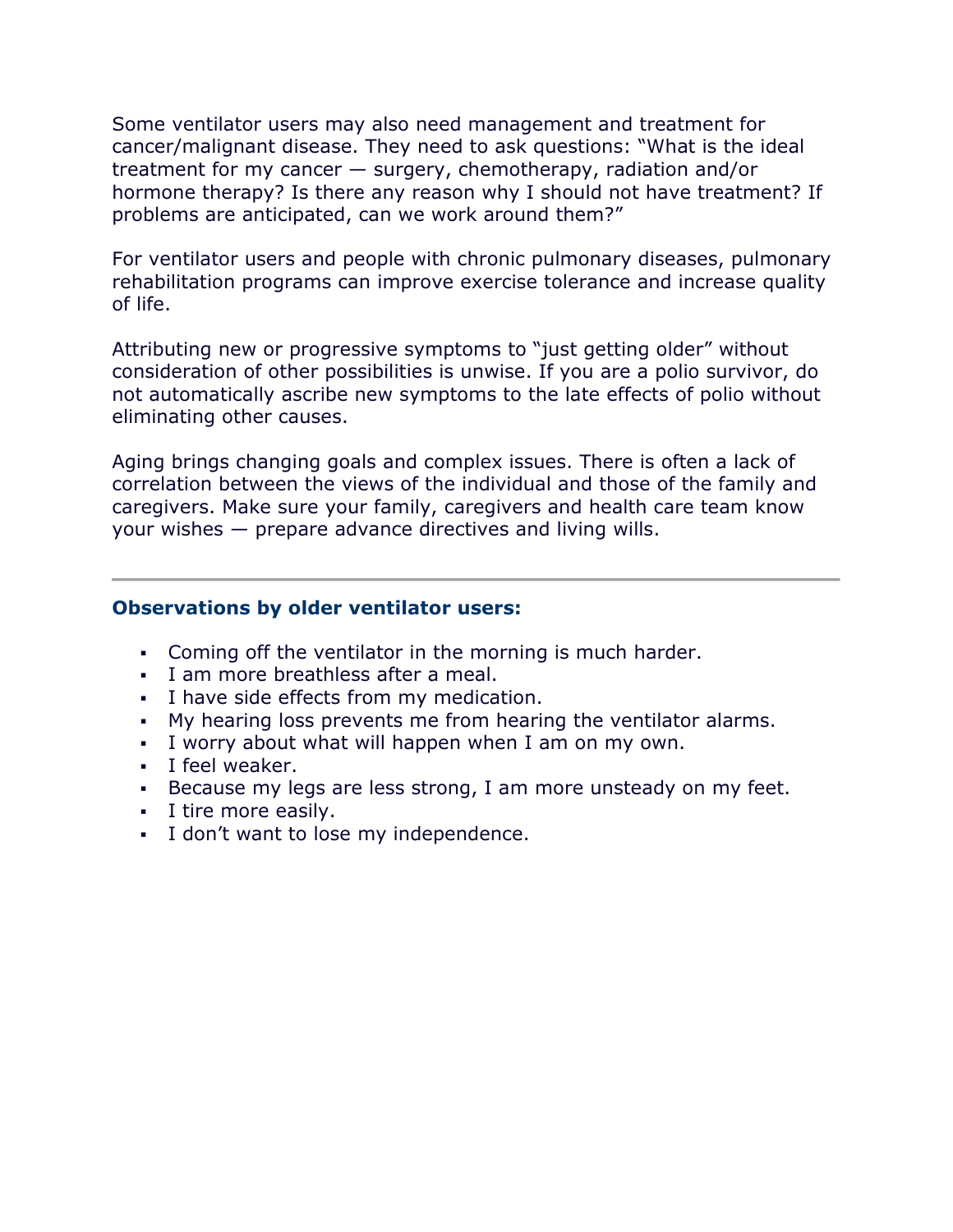# **Ventilator-Assisted Living©**

Spring 2003, Vol. 17, No. 1 **ISSN 1066-534X** 

## **What is Hypoventilation?**

## **Robert A. Lebby, MD**

The work of inspiring air, or breathing in, is performed primarily by the diaphragm although other muscles play a smaller role. With many neuromuscular diseases, these muscles become weak and less able to expand lungs and draw air in. Other factors making it harder to fully expand the lungs in some people, include lung and chest wall stiffness/inelasticity and scoliosis (spinal curvature).

Smaller breaths can result in less overall airflow or hypoventilation. If adequate airflow does not occur through the lungs, then carbon dioxide  $(CO<sub>2</sub>)$  is not effectively eliminated and may build up in the blood. Blood oxygen levels  $(0<sub>2</sub>)$  may also decrease due to the hypoventilation, high CO2 levels, or other reasons.

The symptoms of hypoventilation may be subtle at first, especially in people with neuromuscular disease whose problems evolve very slowly allowing the body to adapt to the gradual changes. The earliest problems usually occur during sleep because the control of breathing changes with different sleep stages and because sleeping in the supine position may worsen breathing.

The signs and symptoms of nocturnal (sleep-related) hypoventilation include many that Bryna describes in her article:

- sleep initiation and sleep maintenance insomnia
- anxiety about going to sleep
- restless/fragmented sleep with frequent awakenings
- **shallow breathing or pauses in breathing**
- awakening from sleep with choking sensation
- nightmares, night sweats, bedwetting, or need to urinate frequently
- night-time or morning headaches
- excessive daytime sleepiness and need to nap during the day
- worsening mental status, impaired memory, concentration, cognition
- . inability to lie flat during sleep/need to sleep sitting up (othopnea).

Other symptoms of hypoventilation include:

shortness of breath, breathlessness with minimal activity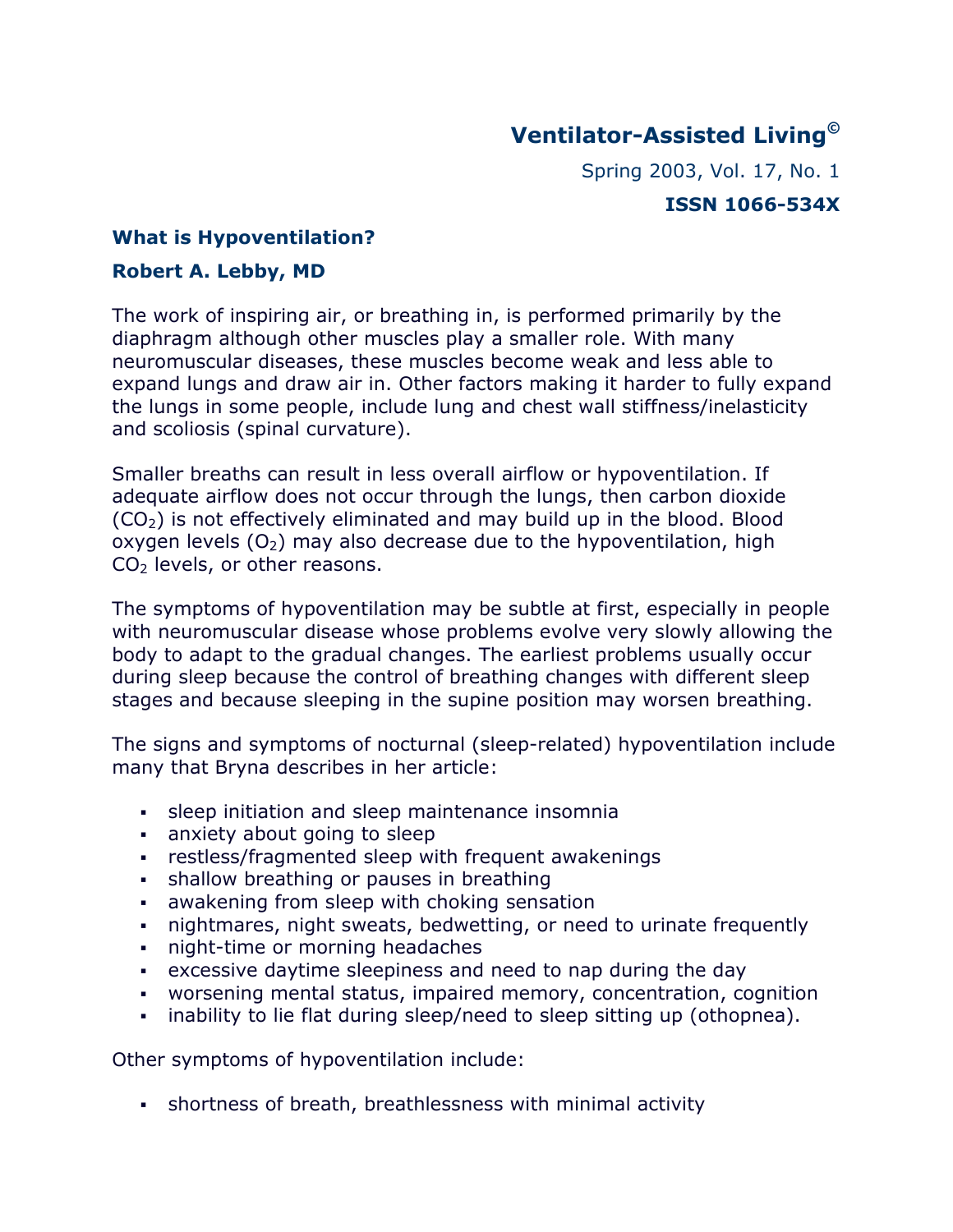- fatigue or exhaustion from normal activities
- claustrophobia and/or feeling that the air in the room is somehow bad
- anxiety
- difficulty in speaking for more than a short time
- **quiet speech with fewer words per breath**
- inability to lie flat (even while awake) due to shortness of breath.

Anyone experiencing a combination of these symptoms deserves a respiratory evaluation, preferably by a pulmonary physician experienced in neuromuscular diseases, sleep, and hypoventilation. Together, the physician and the individual can formulate a treatment plan for assisted ventilation.

# **Post-Polio Health (ISSN 1066-5331)**

# Vol. 17, No. 2, Spring 2001

Presented at GINI's Eighth International Post-Polio & Independent Living Conference, June 2000

## **Additional thoughts from Peter C. Gay, MD**

## **Associate Professor, Critical Care and Sleep Medicine, Mayo Graduate School of Medicine, Rochester, Minnesota**

**On weakness ...** "The vernacular defining post-polio syndrome includes non-specific weakness. Many physicians overlook the fact that polio survivors are describing respiratory problems."

**On symptoms ...** "The important thing to recognize is that the vast number of polio survivors do not necessarily have lung disease, per se. The problem usually is the inadequate way they move air in and out of their lungs.

"It is important to determine which symptoms are related to breathing, which are related to the heart, and which are related to deconditioning. Even Olympic athletes can become deconditioned."

**On abdominal paradox ...** "Many polio survivors have difficulty with breathing while lying. Physicians can assess this by observing the abdominal paradox which occurs when the abdomen inappropriately collapses inward as the chest expands during inhalation.

"Normally when one lies down and takes a deep breath, the diaphragm pushes down and the abdomen pushes outward. If the diaphragm is very weak and the chest muscles are doing most of the work, then the abdomen is going to paradoxically collapse. This is a very specific sign that a physician can recognize by placing a hand on the abdomen and asking the patient to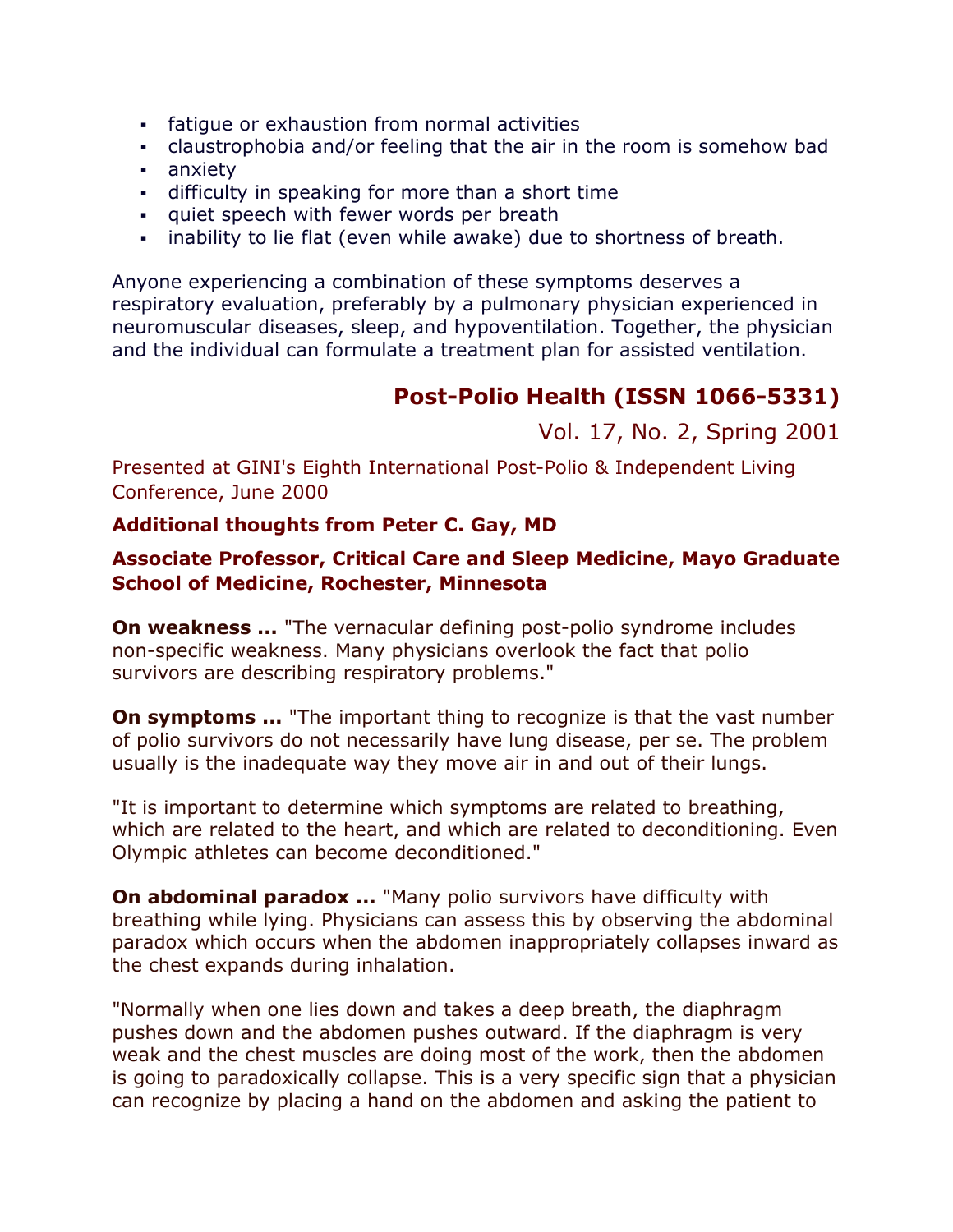take a deep breath. If the abdomen collapses during inspiration, it is a sign of a weak diaphragm. During sleep, this is critical to understand."

**On deterioration of quality of sleep ...** "The sleepier that people get, the more they want to sleep, and the more they are tortured by the need to wake up to breathe."

**On sleep apnea ...** "The 'I won't breathe' form is central sleep apnea. The controller, during REM sleep particularly, stops firing impulses adequate to make one breathe. It is important to demonstrate the difference between these because different equipment is needed for each form.

"The 'I can't breathe because the upper airway is blocked' form is obstructive sleep apnea. It is most common in males and is due to being overweight and to the size of the neck and structure of the upper airway. In post-polio patients, the weakness of the muscles of the mouth can be such that, when lying on one's back, the muscles can block off and cause snoring."

**On nighttime assisted ventilation ...** "Breathing at night is like driving. You need power steering. You still want to drive, but it feels like you are driving a big Mack truck. You need a device that allows you to turn that steering wheel more easily."

**On using oxygen ...** "In normal sleep, sensitivity to CO<sub>2</sub> is reduced so that we all shallow breathe during REM sleep. Elevated  $CO<sub>2</sub>$  during REM sleep lets people stop breathing or slow breathe until the oxygen saturation levels get so low that the brain alarms to say, 'Wake up!' From that standpoint, supplemental oxygen tends to be a poison to people with this problem who are not also getting ventilation at the same time, because they lose the low O2 wakeup alarm."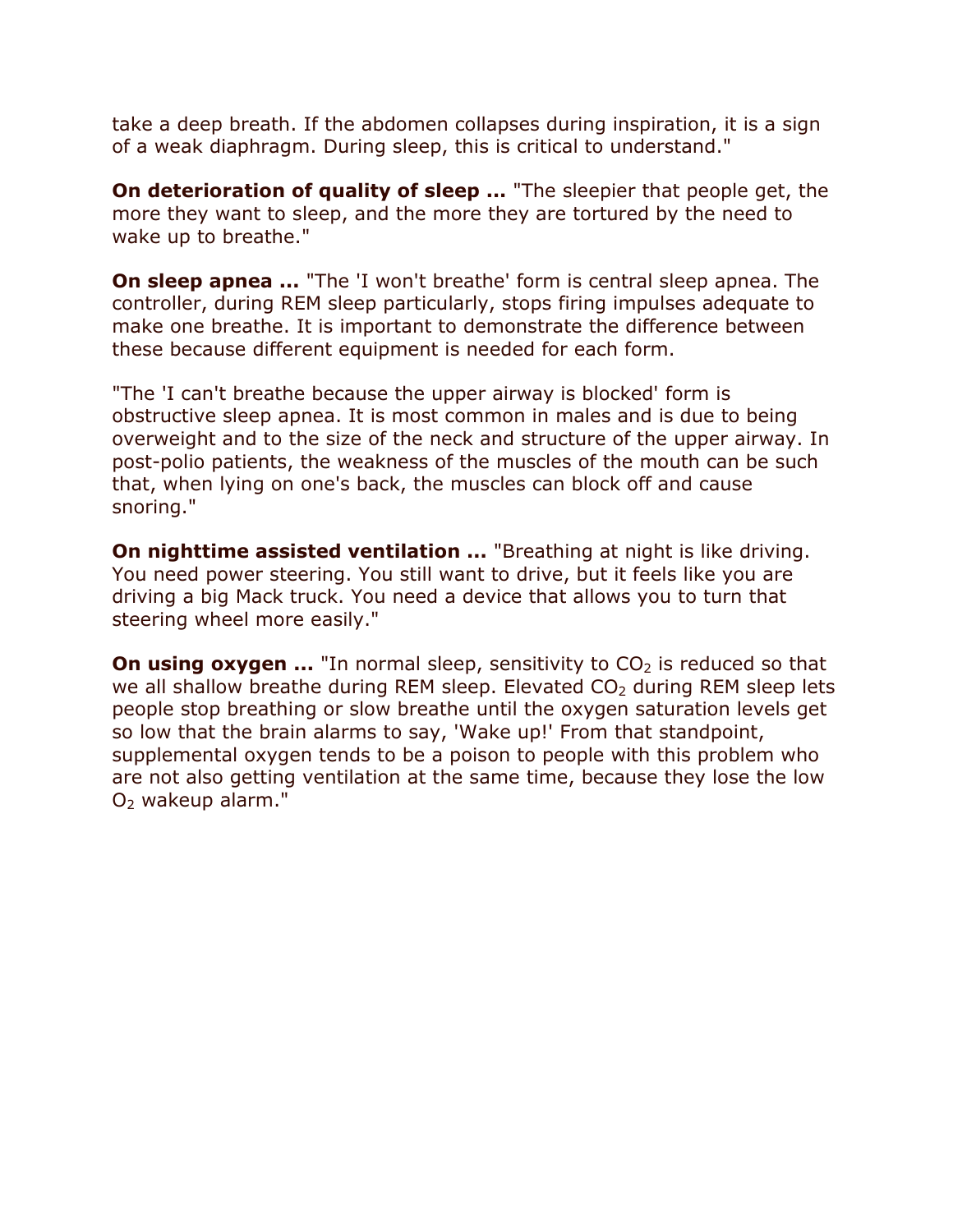# **Ventilator-Assisted Living Fall 2005, Vol. 19, No. 3 ISSN 1066-534X**

## **Hypoventilation? Obstructive Sleep Apnea? Different Tests, Different Treatment**

**Judith R. Fischer, MSLS, Editor, Ventilator-Assisted Living** 

*People with neuromuscular disorders may be misdiagnosed and mistreated when they encounter breathing and sleep problems. Many general practitioners, and even some pulmonologists, neurologists and sleep physicians, may not fully understand respiratory insufficiency and physiology in this group.*

**Hypoventilation.** Generally, in people with neuromuscular disorders who are having breathing problems, the main problem is hypoventilation (underventilation) – not breathing deeply and/or often enough. Muscle weakness, scoliosis and/or chest wall stiffness make it difficult or impossible to fully inflate the lungs.

Hypoventilation results in an imbalance in the carbon dioxide  $(CO<sub>2</sub>)$  and oxygen  $(O_2)$  exchange in the blood – too much  $CO_2$  is retained, too little  $O<sub>2</sub>$  is taken in. Because hypoventilation usually first occurs during sleep and because several of the signs and symptomsoverlap, it can be misdiagnosed as obstructive sleep apnea (OSA).

Although any trained health care professional can perform simple pulmonary function tests (PFTs) of breathing ability during an office visit, the tests are most likely to be performed by a pulmonologist, neurologist, nurse or respiratory therapist. The challenge lies in understanding the results of these tests in the context of a person with neuromuscular disease.

Two important measurements of your ability to breathe deeply are the forced vital capacity (FVC) and maximum inspiratory pressure (MIP or PiMax). The SNIP (stiff nasal inspiratory pressure) test has been shown, in some studies, to be a more sensitive test of respiratory muscle weakness, but it is not widely used in the USA.

Forced vital capacity measures the volume of air you can breathe in and then blow out quickly and completely through a device called a spirometer.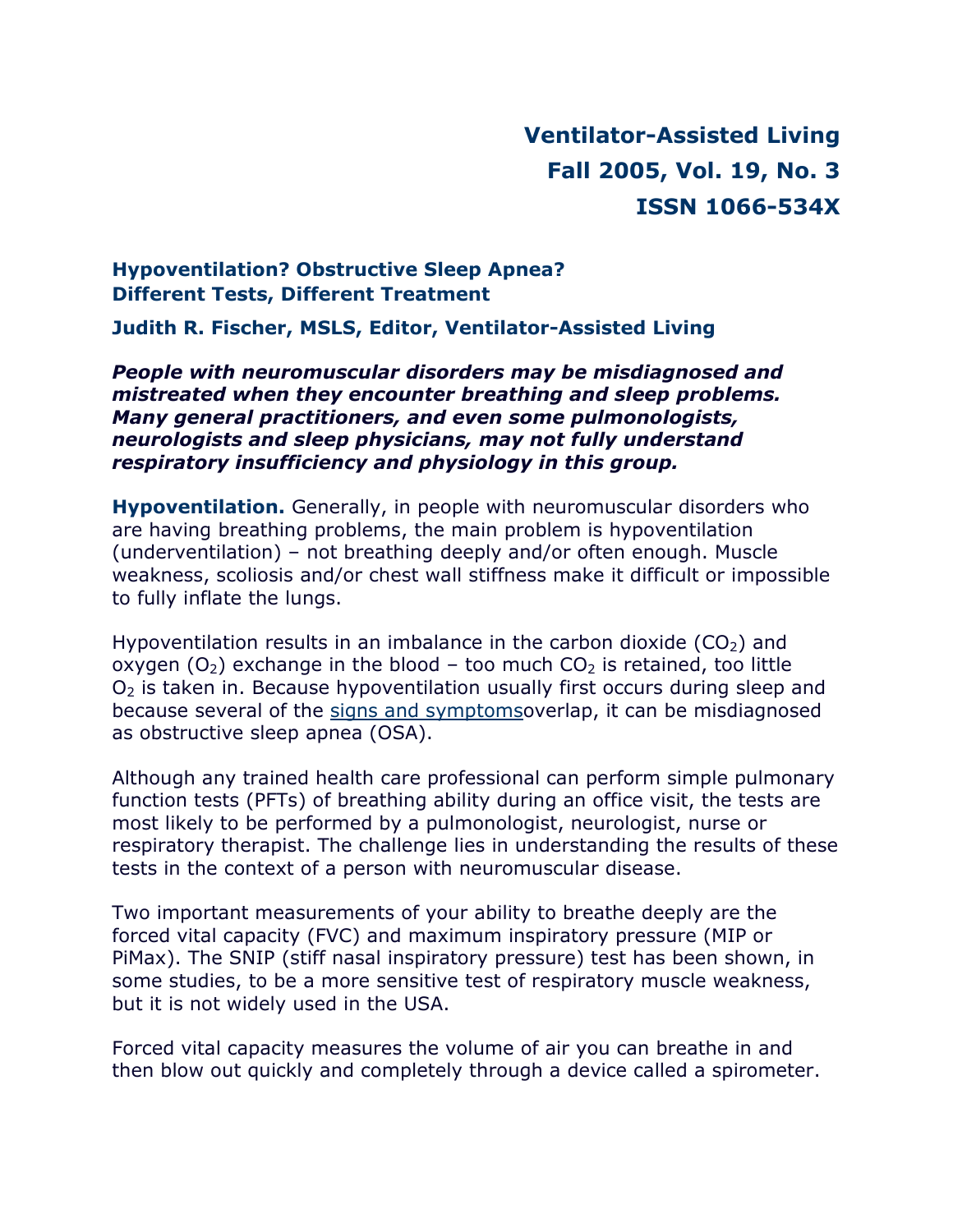It should be measured in both the upright and supine (lying face-up) positions, because you can't breathe as efficiently lying down.

Another simple test that measures the strength with which you can breathe in is the MIP. A mouthpiece is attached to a negative pressure gauge via a narrow tube. With a noseclip pinching off the nostrils, you exhale and then suck on the mouthpiece as hard as possible; the gauge registers the pressure.

A result of  $<50\%$  predicted FVC or a MIP  $<60$  cm H<sub>2</sub>O may signal that it's time to get some assistance with breathing.

However, the most important factor in diagnosing hypoventilation is an elevated level of  $CO<sub>2</sub>(above 45 mm Hg)$ . This can be measured invasively with an arterial blood gas (ABG) analysis or noninvasively using exhaled end-tidal  $CO<sub>2</sub>$  monitoring or transcutaneous  $CO<sub>2</sub>$  monitoring.

The pattern seen on an overnight oximetry tracing may also be helpful for identifying early hypoventilation often seen first during the deepest rapideye movement (REM) sleep stage.

## **Signs and symptoms of nocturnal hypoventilation may include one or more of the following:**

- fatigue or exhaustion after normal activity;
- excessive daytime sleepiness;
- shortness of breath, breathlessness with minimal activity;
- claustrophobia or feeling that air in room is somehow bad;
- difficulty in speaking for more than a short time;
- quiet speech with fewer words per breath;
- . inability to lie flat while awake due to shortness of breath;
- inability to lie flat during sleep/need to sleep sitting up (orthopnea);
- **trouble falling asleep and trouble staying asleep;**
- anxiety about going to sleep.

## **Other signs and symptoms, which may also be seen in OSA, include:**

- excessive daytime sleepiness and need to nap during the day;
- nightmares, night sweats, bedwetting, or need to urinate frequently;
- morning headaches;
- restless/fragmented sleep with frequent awakenings;
- shallow breathing or cessation of breathing for 10 seconds or more;
- awakening from sleep with choking sensation;
- worsening mental status, impaired memory, concentration, cognition.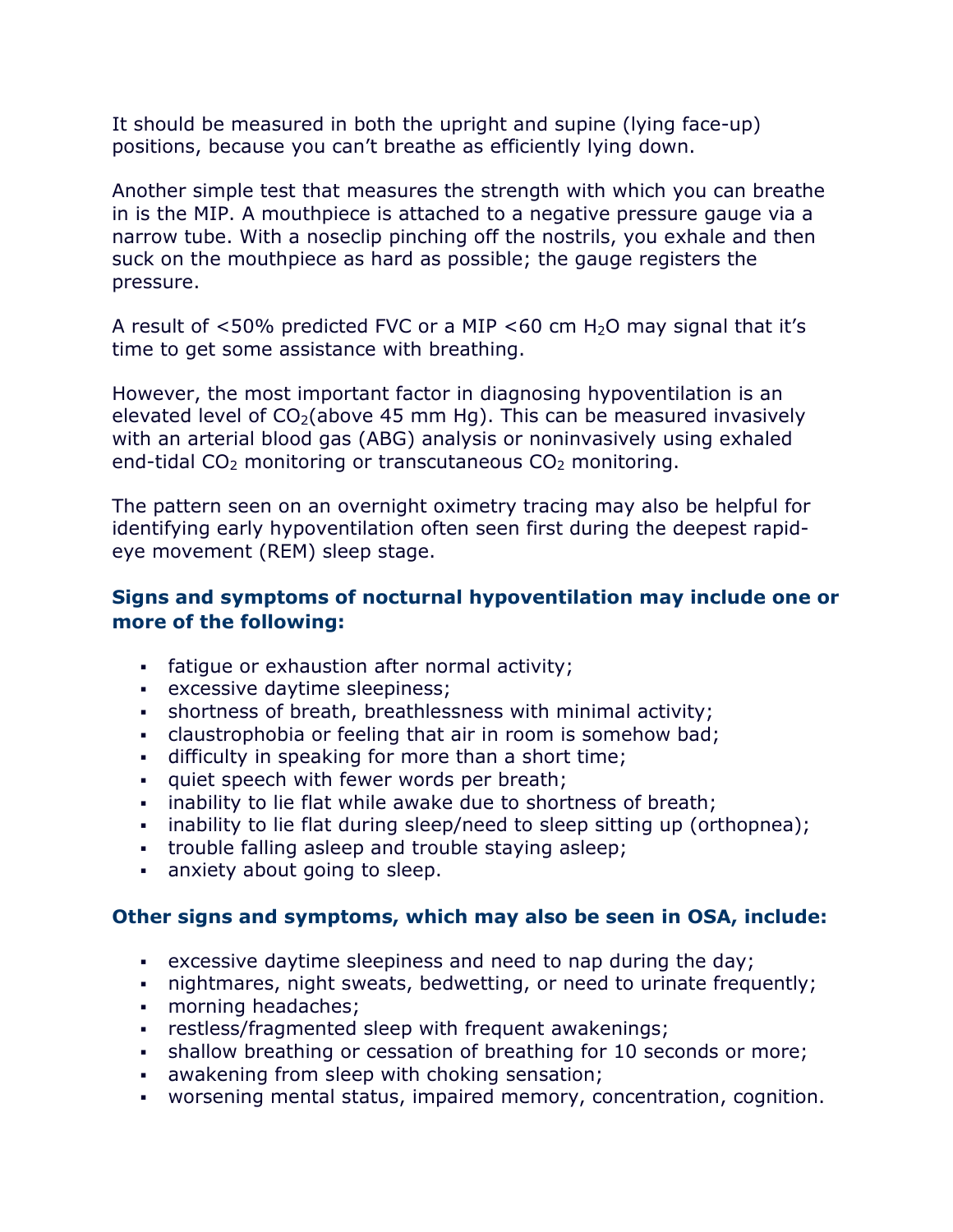## *Do not ignore these signs and symptoms hoping they will go away. They are serious. You may need evaluation and treatment immediately!*

The treatment for hypoventilation is NOT oxygen but assisted ventilation, generally at night, with a bilevel ventilator. Bilevel units that offer the S/T mode (the unit operates in a spontaneous –S– mode, meaning the user can spontaneously initiate each ventilator breath, but switches to a timed –T– mode, referred to as the backup rate, when breaths are not initiated by the individual) are recommended for people with neuromuscular disorders.

Bilevel ventilators provide pressure support ventilation which is achieved by the difference in two set pressures: IPAP (inspiratory positive airway pressure) and EPAP (expiratory positive airway pressure). The IPAP and EPAP pressure settings can be adjusted separately.

People with neuromuscular disorders have more trouble breathing in. They generally need IPAP that is set at least 5-10 cm H2O higher than EPAP and EPAP that is set at the minimum level. Higher EPAP makes it too difficult for them to exhale. "In my home care company, we start out people new to bilevel with 'training wheels' – a minimum span of 5 cm H2O. After they become acclimated to the treatment, we increase the span if the individual is more comfortable and/or needs more volume," says Diana Guth, RRT.

For reimbursement of a bilevel unit in the USA by Medicare, the requirements are a diagnosis of a progressive neuromuscular disorder, absence of chronic obstructive pulmonary disease (COPD) or if present it does not significantly contribute to the individual's respiratory limitations, and one of the following test results:

- FVC <50% of predicted,
- $MIP < 60$  cm H<sub>2</sub>O,
- $\blacksquare$  PaCO<sub>2</sub> arterial blood gas >45 mm Hg,
- Nocturnal SpO<sub>2</sub> (oxygen saturation) <88% for five continuous minutes while asleep.

**Obstructive sleep apnea (OSA).** Apnea is the cessation of airflow for more than 10 seconds. OSA occurs when tissues in the throat collapse, intermittently blocking airflow during sleep. Snoring is often a major indicator of OSA, but not always.

A sleep study (polysomnogram test or PSGT) is primarily used to determine and design treatment for individuals with OSA. A sleep study is not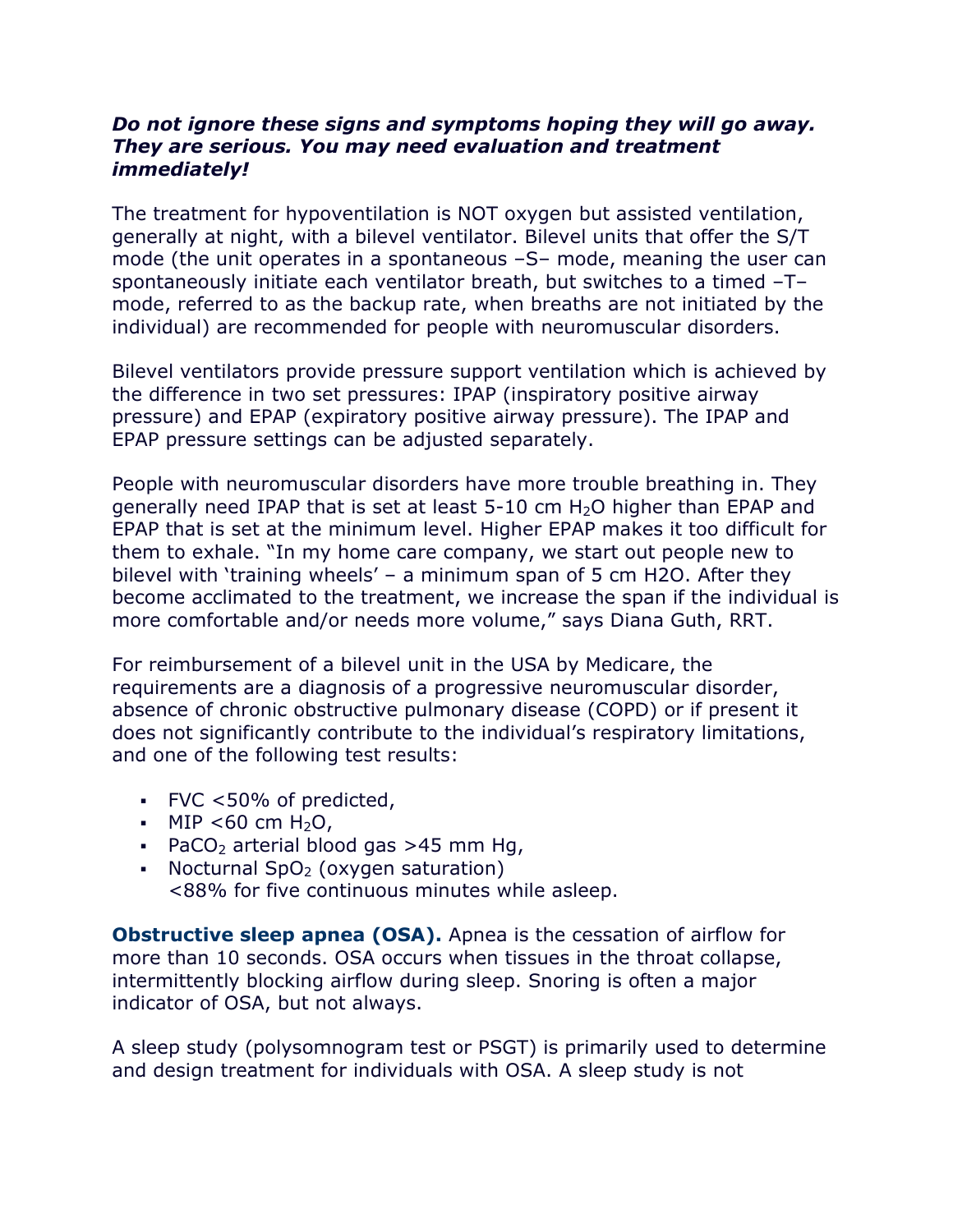absolutely necessary for the diagnosis in people with neuromuscular disorders but it may be helpful when first introducing the bilevel treatment.

The main breathing problem is almost always hypoventilation, although people with neuromuscular disorders early on may also have undiagnosed OSA. Most sleep labs are not equipped to measure  $CO<sub>2</sub>$  levels, and therefore cannot diagnose hypoventilation.

The standard treatment for OSA is continuous positive airway pressure (CPAP) to help keep the airway open or a bilevel unit without a backup rate.

Thanks to Josh Benditt, MD, University of Washington, Seattle ([benditt@u.washington.edu](mailto:benditt@u.washington.edu)); Peter Gay, MD, Mayo Clinic; Diana Guth, RRT, Home Respiratory Care, Los Angeles ([Diana@hrcsleep.com\); E.](mailto:Diana@hrcsleep.com)A. Oppenheimer, MD, (retired) Los Angeles; and Jesper Qvist, MD, Respiratory Centre East, Copenhagen, Denmark [\(jq@dadlnet.dk](mailto:jq@dadlnet.dk)), for their assistance*.*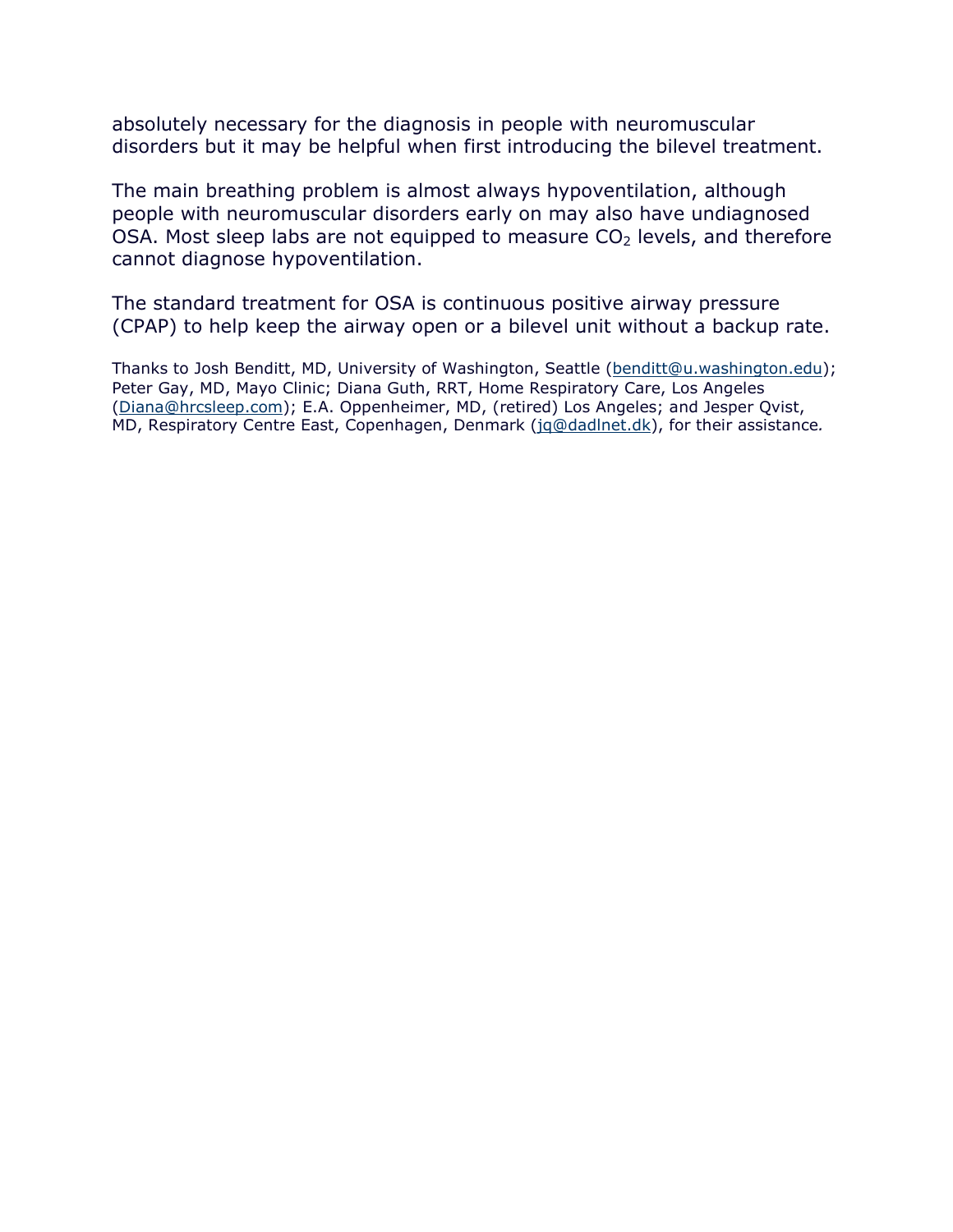### **Breathing and Sleep Problems in Polio Survivors**

*Prepared by International Ventilator Users Network (IVUN) [www.ventusers.org](http://www.ventusers.org) Reviewed by Nicholas S. Hill, MD, Tufts-New England Medical Center, Boston, Massachusetts*

It is critically important that polio survivors, especially those diagnosed with post-polio syndrome, obtain proper testing, diagnosis, and management of breathing and sleep problems. The problems may result from weak breathing muscles in the chest and abdomen (diaphragm and intercostals).

Pulmonary function tests (mostly noninvasive) can measure the strength of respiratory muscles and usually include a test for forced vital capacity (FVC) – the maximum amount of air that can be exhaled. This test is typically administered when a person is sitting in the upright position, but *also* should be administered when a person is lying down (supine position). People who may not experience breathing problems sitting up may find themselves struggling to breathe when lying down. This problem is known as orthopnea, and a marked decrease in FVC while lying down indicates that the diaphragm is weak.

The late E.A. Oppenheimer, MD, a pulmonologist with years of experience treating polio survivors, described it, "As one ages with the late effects of polio, respiratory muscle strength may decrease. This may be particularly evident when you lie down, because in this position, the diaphragm has to work harder both to pull air in and also to push the intestines and other abdominal organs which are out of the way when one is upright due to gravity."

Polio survivors also may have obstructive sleep apnea (OSA), central sleep apnea (CSA), a combination of OSA and CSA, and/or hypoventilation (an imbalance in the gas exchange in the lungs due to too little breathing - carbon dioxide builds up and oxygen drops). In obstructive sleep apnea, the upper airway collapses and blocks the flow of air so the person stops breathing periodically. These cessations of breathing are known as apneas and hypopneas. An overnight sleep study may be helpful to confirm the presence of OSA if it is suspected, based on snoring and daytime sleepiness.

Most sleep laboratories are set up to detect obstructive sleep apnea, for which the appropriate treatment is continuous positive airway pressure or CPAP, but not to measure carbon dioxide levels directly, which would be the best way to detect hypoventilation, for which the appropriate treatment is bilevel or positive pressure ventilation. The test for a high carbon dioxide level would be to measure arterial blood gases (requiring blood to be drawn via needle from an artery – usually in the wrist) or to monitor end-tidal or transcutaneous C02, which is usually not done. However, sleep labs look for sustained drops in oxygen saturation during sleep that would be indicative of hypoventilation and then can proceed to additional testing to confirm hypoventilation, if needed.

When a bilevel device, a form of positive pressure ventilation, is prescribed, it will provide two levels of pressure; inspiratory (IPAP) to help blow air into the lungs, and expiratory (EPAP) to help keep the airways open and to blow off CO2. These pressures can be set and adjusted separately. IPAP settings are higher than EPAP settings, with a span of at least 8 to 10 advised for adequate breathing assistance, e.g. IPAP of 14, EPAP of 4. Bilevel units with a backup rate are recommended for people who may not be able to initiate a breath on their own, particularly at night. The bilevel device can provide timed backup breaths.

It is important for individuals to understand that polio survivors do not "forget to breathe" when they become overly fatigued. What happens is that the muscles become too weak to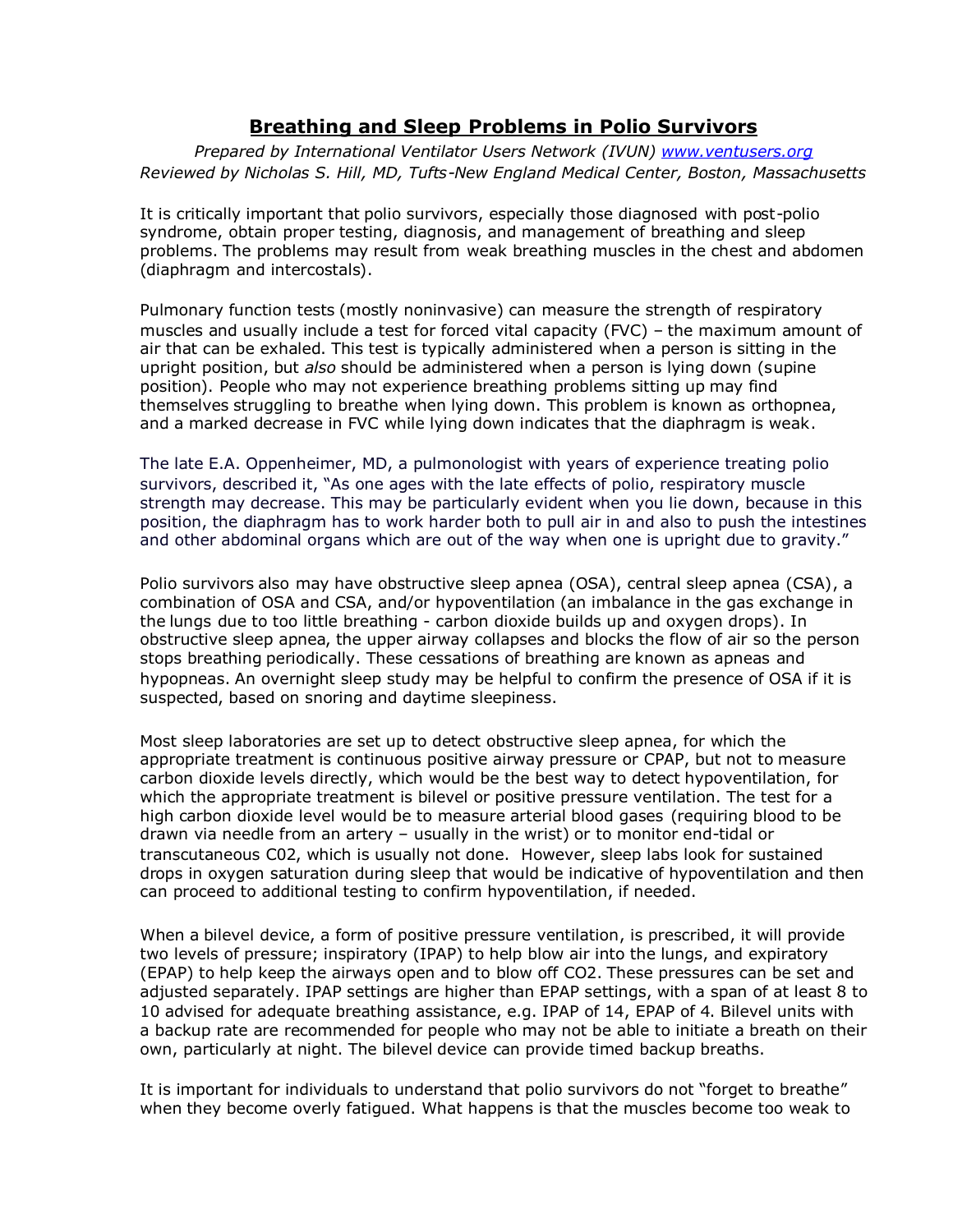move sufficient air, especially during sleep. Post-polio syndrome can also sometimes cause central sleep apnea which causes the brain to temporarily "forget" to signal breathing muscles to take a breath. This is evident during a sleep study when there is no chest wall movement for at least 10 seconds, indicating that the individual is not breathing and is apneic. Bilevel ventilation administered using a nasal or face mask can help with either problem.

Although a polio survivor may not have breathing or sleep problems when initially diagnosed with post-polio syndrome, periodic testing is important because such problems may develop over time or a change of breathing machine and/or settings may be warranted. (See *Tests for Breathing Problems If You Have a Neuromuscular Condition*.)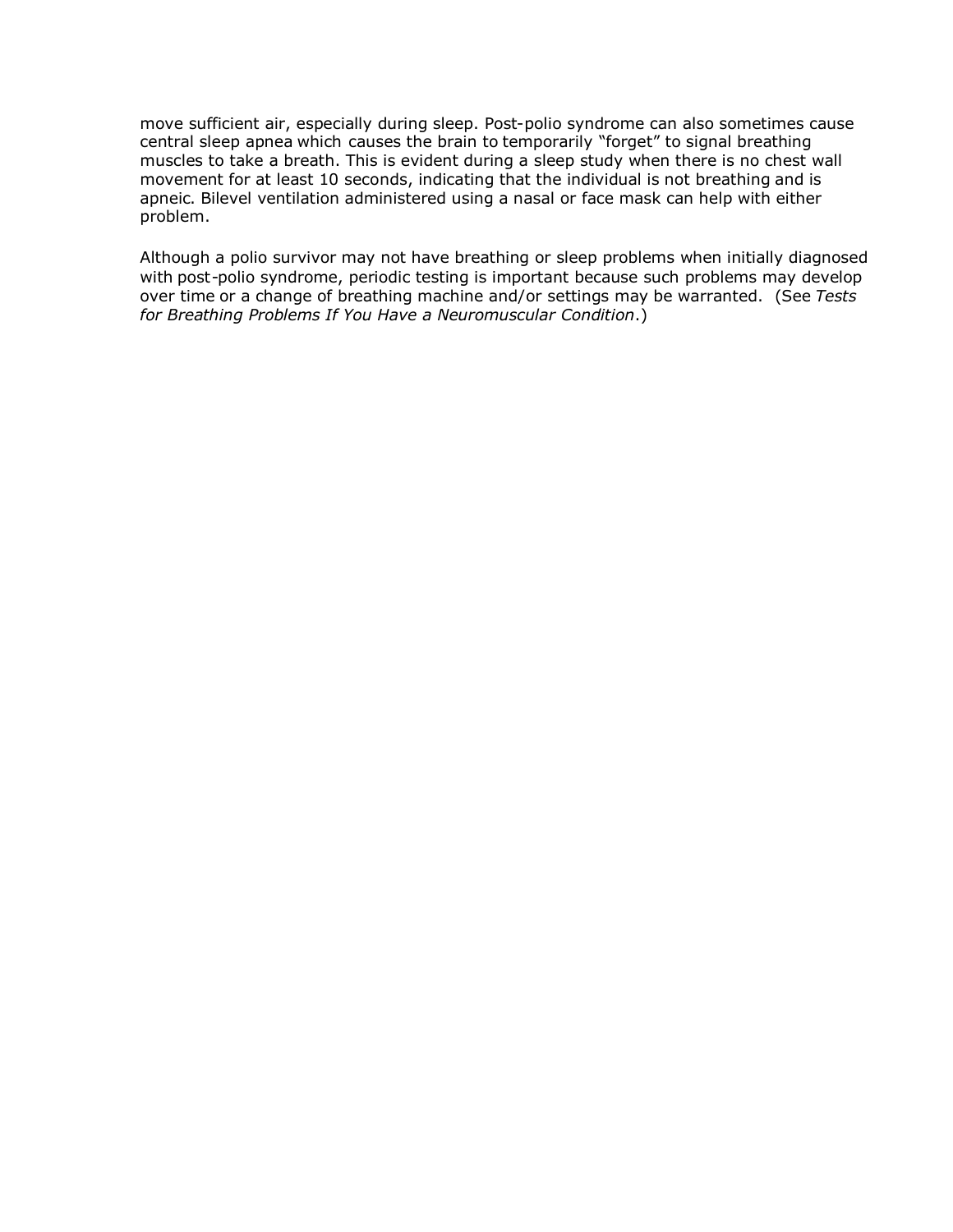#### **Tests for Breathing Problems If You Have a Neuromuscular Condition**

*Prepared by International Ventilator Users Network (IVUN) [www.ventusers.org](http://www.ventusers.org) Reviewed by Nicholas S. Hill, MD, Tufts-New England Medical Center, Boston, Massachusetts* 

If you have a neuromuscular condition such as post-polio syndrome, ALS, or Duchenne muscular dystrophy, you may not realize that your breathing muscles are weak and can become weaker. You may have difficulty breathing in deeply enough to fully expand your lungs or coughing strongly enough to clear mucus from your lungs.

It is essential to have periodic measurement of your respiratory muscle function and strength, and your oxygen and carbon dioxide levels to determine whether you may need to use a breathing machine (bilevel device or ventilator) during the night and/or need help with coughing. If you are a polio survivor, measurements of forced vital capacity (the maximum amount of air one can exhale) should be taken BOTH when you are sitting upright and lying down (in the supine position).

Even after you begin using assisted ventilation (a bilevel device or ventilator) it is critical that you periodically have your breathing monitored to prevent respiratory complications in the future and to improve your quality of life and survival. The recommendations below were written for individuals with Duchenne muscular dystrophy, but they are also appropriate for people with ALS and post-polio syndrome.

#### **Routine Evaluation of Respiratory Function**

- Objective evaluation at each clinic visit should include: oxyhemoglobin saturation by pulse oximetry, spirometric measurements of FVC, FEVi, and maximal midexpiratory flow rate, maximum inspiratory and expiratory pressures, and peak cough flow.
- Awake carbon dioxide tension should be evaluated at least annually in conjunction with spirometry. Where available, end-tidal capnography can serve the purpose of monitoring CO2 levels. The need for arterial blood gas analysis will depend on your doctor's recommendation. If capnography is not available, then a venous or capillary blood sample can be obtained to assess for the presence of alveolar hypoventilation (too little breathing causing CO2 to increase).
- Additional measures of pulmonary function and gas exchange may be useful, including lung volumes and assisted peak cough flow.
- Careful evaluation of patients for evidence of other respiratory disorders, such as obstructive sleep apnea, oropharyngeal aspiration, gastroesophageal reflux, and asthma.
- Annual laboratory studies in patients requiring a wheelchair for ambulation should include a complete blood count, serum bicarbonate concentration, and a chest radiograph.

Finder JD, Birnkrant D, Carl J, et al. Respiratory care of the patient with Duchenne muscular dystrophy. *Am J Respir Crit Care Med.* 2004;170:456-65. Official Journal of the American Thoracic Society. ©American Thoracic Society. Reprinted with permission.